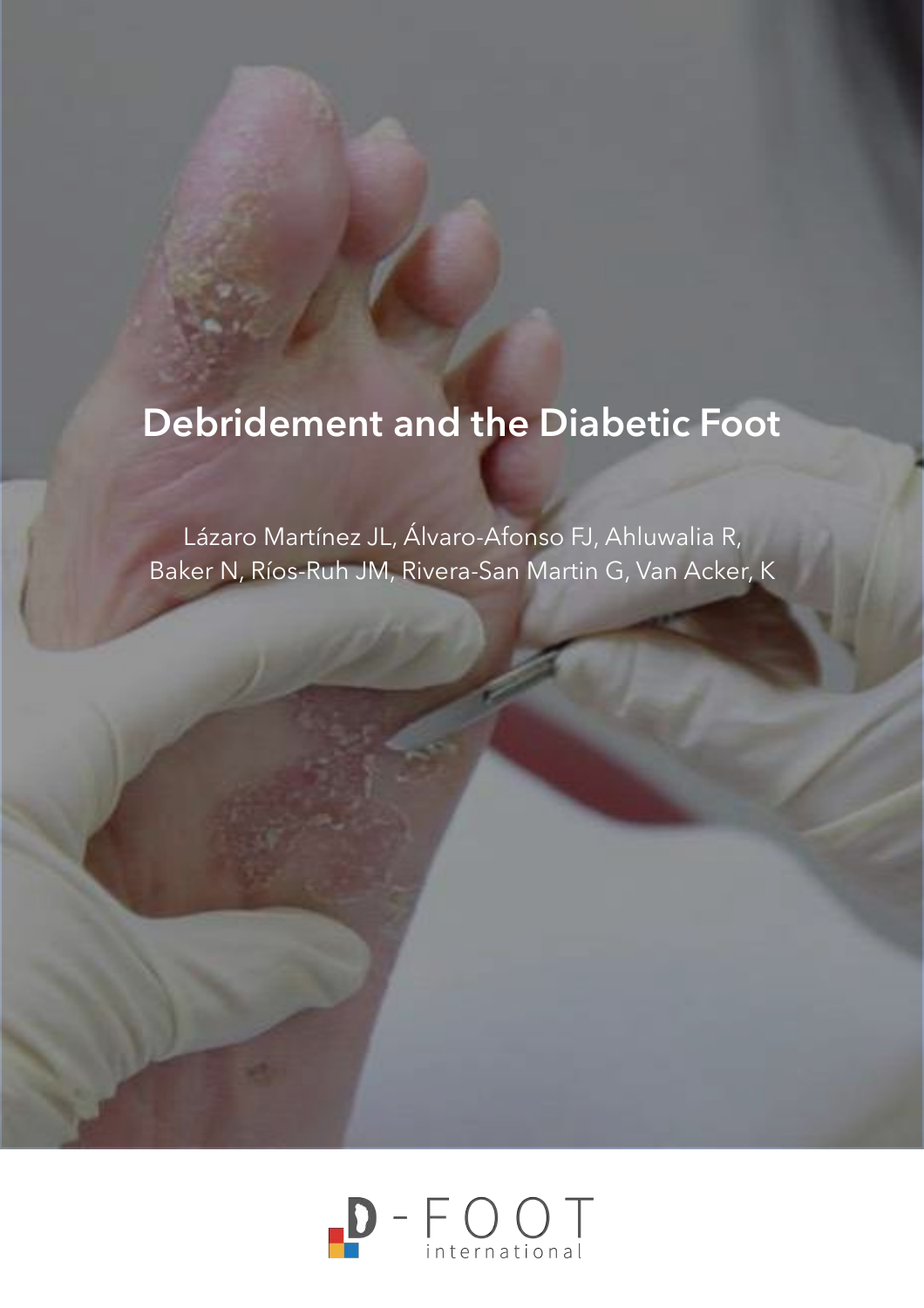# **Debridement and the Diabetic Foot**

Lázaro Martínez JL<sup>1</sup>, Álvaro-Afonso FJ<sup>1</sup>, Ahluwalia R<sup>2</sup>, Baker N<sup>3</sup>, Ríos-Ruh JM4, Rivera-San Martin G5, Van Acker, K6.

- 1 Diabetic Foot Unit. Universidad Complutense de Madrid. Spain
- 2 Kings College Hospital. London. United Kingdom
- 3 Muzaina Vascular. Jabriya. Kuwait
- 4 Consorci Sanitari Integral. Barcelona. Spain
- 5 Diabetic Foot Unit. Hospital Universitario Donostia. Spain
- 6 Centre de Santé des Fagnes. Chimay. Belgium.

### **Abstract**

 $\overline{a}$ 

 $\overline{a}$ 

Debridement is part of the standard of care for diabetic foot ulcers. There are several methods (sharp/surgical, biological, autolytic, biochemical and osmotic) but not a lot of evidence to support choosing one method over another. New foot ulcer therapies and technology appear regularly, but most are too expensive or difficult to implement in most high-need areas. All of these factors make it very difficult for healthcare professionals to choose the optimal debridement method for their patients.

The following article looks at the various debridement methods from a clinical perspective, outlining the advantages and disadvantages of each in the context of daily practice. Our aim is to give healthcare practitioners some sound data to help them make best possible treatment decisions wherever they are practicing.

President's note: *We wrote this article primarily for healthcare providers working in remote areas, where 80% of all diabetic foot disease is found. With that in mind, we have tried to use plain language to make the content as broadly useful as possible.* 

### **Debridement and the Diabetic Foot**

Managing diabetic foot ulcers is a complex business requiring knowledge of care standards in several medical specialties. When deciding on a treatment plan, practitioners must take into account comorbidities like cardiac or kidney disease, manage the patient's metabolic status, maximize blood flow to the foot, deal with any infection and offload.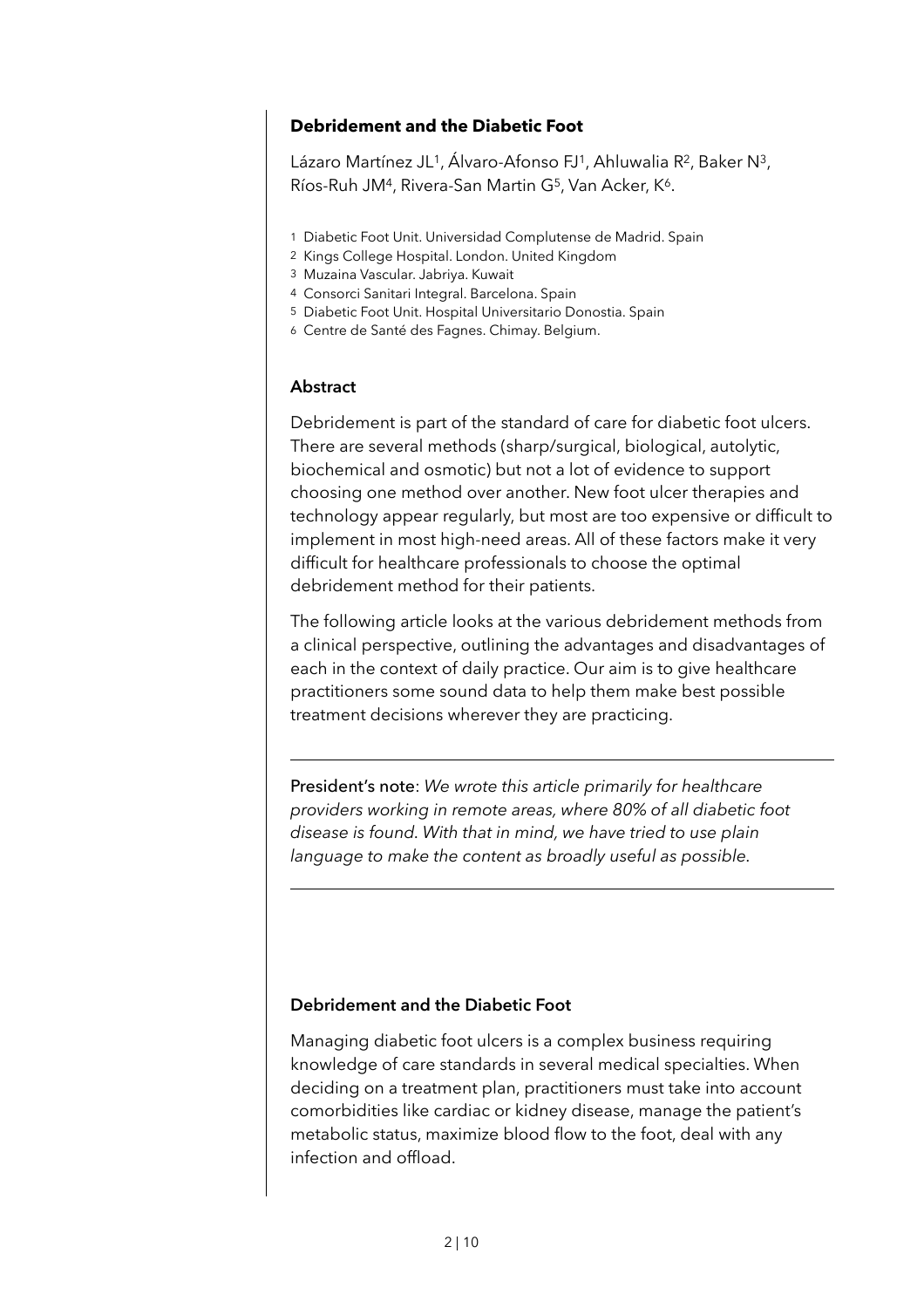One of the best and simplest ways to effectively control infection is to remove the contaminated or dead tissue from around a wound using one of the seven debridement techniques. When healthy, clean tissue is exposed, pus, blood and other fluid can drain fully, allowing the healing cascade process to begin more quickly. The practitioner can also swab the ulcer to determine the cause of the infection (Edmonds  $et al.1$ 

The benefits of ulcer debridement are clear, but there has been some confusion as to the best method (Game et al.2). Current diabetic foot ulcer training concentrates mainly on sharp or surgical debridement, largely because it is the fastest method of preparing the wound bed. Speed is a compelling factor, but not the only important one. When co-morbidities, vascular status, level of infection, location of the ulcer and patient preference are also be taken into consideration, practitioners may find another debridement method works better either as the primary treatment option or in tandem with options over time. In some situations, like early-onset ischemia, sharp or mechanical debridement is not just sub-optimal, it's a bad idea.

#### **Table 1**

| <b>Health Professional</b><br>Parameters | <b>Patient Parameters</b>                                        | <b>Ulcer Parameters</b>                                                                |
|------------------------------------------|------------------------------------------------------------------|----------------------------------------------------------------------------------------|
| Professional's skill and<br>training     | Patient environment                                              | Speed required to remove<br>non-viable tissue                                          |
| Resources and facilities                 | Co-morbidities<br>(i.e. renal failure,<br>cardiovascular status, | Presence of bio-film or level of<br>bioburden of the ulcer                             |
|                                          | coagulation status)                                              | Characteristics of the non-<br>viable tissue at the wound bed                          |
|                                          | Vascular status of the<br>affected limb                          |                                                                                        |
| Regulations                              | Quality of life &<br>expectations                                | Status and presence of non-<br>viable tissue at the wound<br>edges and peri-wound skin |
| Guidelines<br>(European, national)       | Patient choice and<br>consent                                    | Depth and location of non-<br>viable tissue and percentage<br>of the wound bed         |
| Cost                                     | Pain                                                             | Level of exudates                                                                      |

#### **Parameters for assessing before making a decision to select a debridement technique**

There are three types of diabetic foot ulcers, neuropathic, neuroischemic or ischemic. Given that half of all people with diabetes in America and Europe now experience peripheral vascular disease, neuro-ischemic ulcers now account for more than half of all foot ulcers in these regions.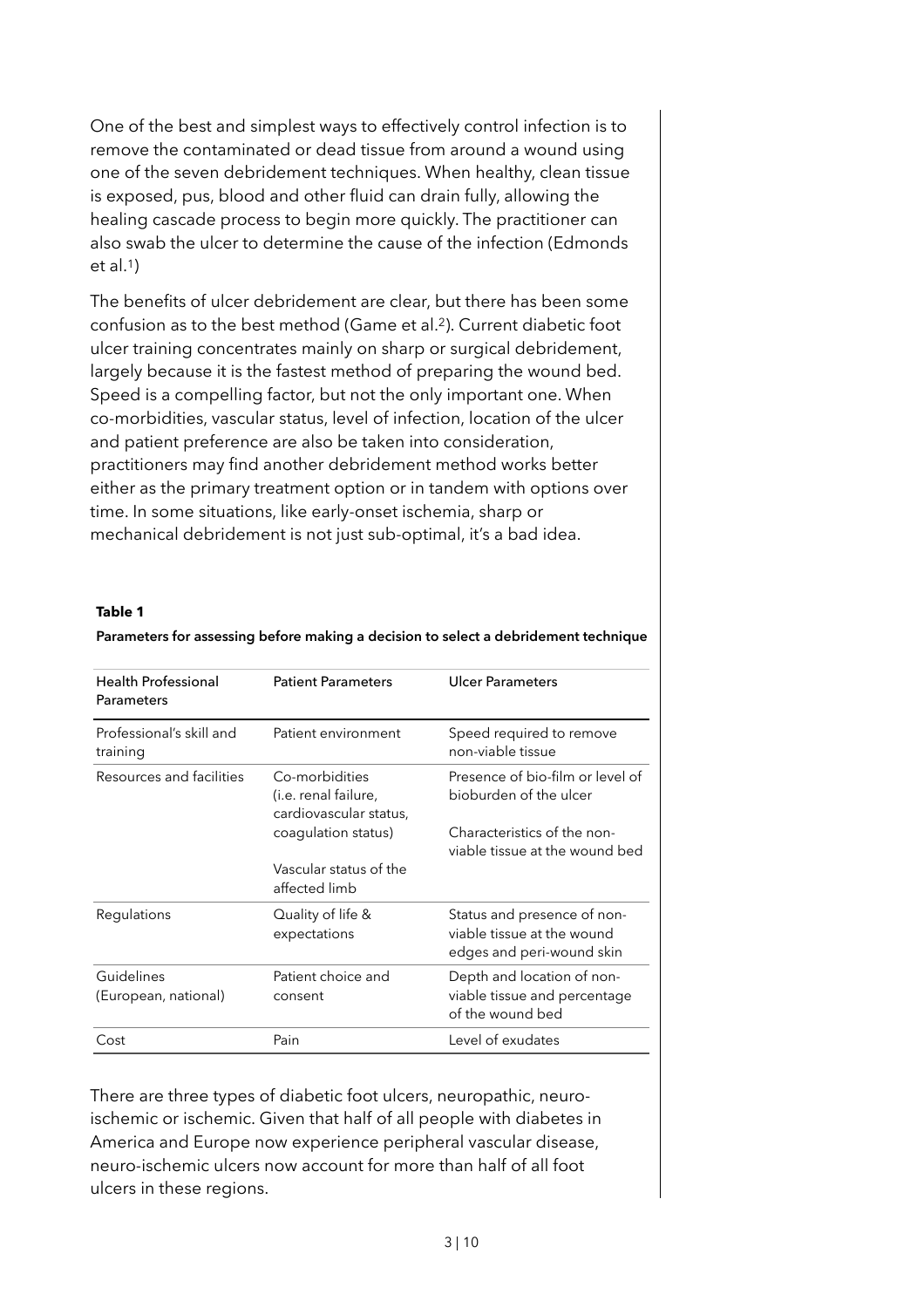The point of debridement is to remove dead or diseased tissue and reduce the bio-burden safely. While debridement is a quick and relatively easy treatment to administer, it is not permanent. Patients often need additional debridement with each dressing change or for the wound bed to become sub-optimal by the next visit. Though sharp/surgical debridement is the preferred method due to its immediate results, other methods are also valid treatment choices. For example, in areas where district nurses are not permitted to carry out sharp debridement, products that use microfibres instead of a blade to remove debris around the wound are popular. It is simple,

#### **Table 2**

| <b>Method of Debridement</b> | Category                                                                                                                              |  |
|------------------------------|---------------------------------------------------------------------------------------------------------------------------------------|--|
| Physical/Mechanical          | Surgical, Sharp, Wet-to-Dry<br>Hydro-surgery<br>Microfibre pads<br>Ultrasound debridement                                             |  |
| <b>Biological</b>            | Larval therapy                                                                                                                        |  |
| Autolytic                    | Hydrogels, Hydrocolloids, Alginates, Hydrofibers                                                                                      |  |
| Biochemical (enzymatic)      | Collagenase, Streptokinase<br>Fibrinolysin, Papain<br>Desoxyribonuclease, Polysaccharide beads or paste<br>dextranomer polysaccharide |  |
| Osmotic                      | Honey                                                                                                                                 |  |

#### **Methods of debridement and categories**

cheap, relatively painless and requires no special training to administer, which makes it a good choice for at-home maintenance treatments after the initial sharp debridement.

Understanding the differences between the debridement techniques (sharp/surgical, biological, autolytic, biochemical and osmotic) and how they help control bio-burdens and stimulate healing is vital for health care practitioners treating diabetic foot ulcers.

### **Autolytic debridement**

Autolytic debridement is a natural process in which endogenous proteolytic enzymes, commonly known as hydrogels, dissolve sloughy, necrotic and diseased tissue. Proteolytic enzymes include collagenase, elastase, myeloperoxidase, acid hydroxylase or lysozymes and are aided in their work by the activation of phagocytes. Dressings containing hydrogels cause necrotic tissue to swell and detach.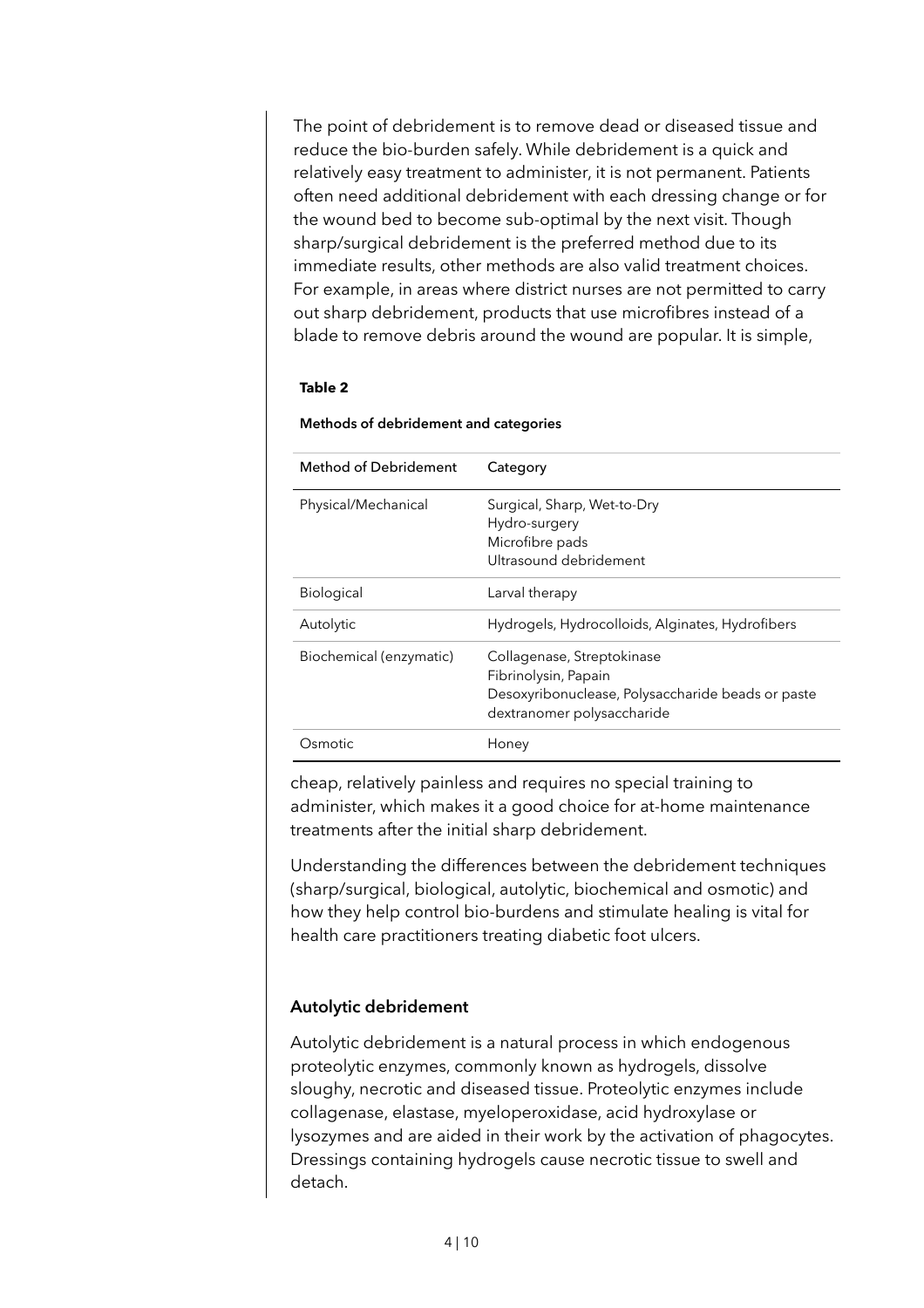A recent Cochrane review concluded that wounds wrapped in hydrogel dressings healed faster than plain gauze or standard of care dressings (Game et al.2).

If a wound is weeping or infected, a better choice is hydrogel with alginates or hydrofibres. These are much more absorbent than regular hydrogels and trap micro-organisms, giving the dressing antibacterial and antifungal properties.

Advantages — safe, easy to use, can be applied anywhere by anyone and doesn't damage healthy tissue.

Disadvantages — doesn't work well on weight-bearing areas of the foot, fistulae or wounds that are bleeding, ischemic, or necrotic, unsuitable for wounds that are very wet or infected. Hydrogels work slower than other methods and don't always remove all the nonviable tissue.

# **Biochemical/enzymatic debridement**

Biochemical debridement agents contain proteolytic enzymes and work with endogenous enzymes to degrade fibrin and denaturalize collagen and elastin. The enzymes disrupt all types of collagen while maintaining the integrity of viable tissue. They also allow the development of granulation tissue and subsequent epithelialization of dermal ulcers.

In a recent study (Tallis et al.3), biochemical debridement with Clostridial collagenase ointment resulted in a statistically significant decrease in wound area over 12 weeks as compared to salinemoistened gauze and selective sharp debridement. A recent systematic review with meta-analysis (Patry et al.<sup>4</sup>) supported the use of collagenase in diabetic foot ulcers, although concern was raised regarding a high risk of bias. Other enzyme debridement methods, such as polysaccharide beads have not been evaluated for treating diabetic foot ulcers. Collagenase needs a moist environment to be effective.

Advantages — safe, easy to use, can be applied anywhere by anyone. This type of debridement can be useful for mild neuro-ischemic ulcers, in patients with bleeding problems and if surgical debridement is contraindicated.

Disadvantages – ointment can irritate the skin around the wound, antiseptic and soap interfere with the enzyme action and should be avoided, doesn't work very quickly, though faster than autolytic debridement, contraindicated for ischemic ulcers.



Figure 1 Use of a hydrogel in a diabetic foot ulcer



Figure 2 Use of collagenase in a patient with a neuroischaemic diabetic foot ulcer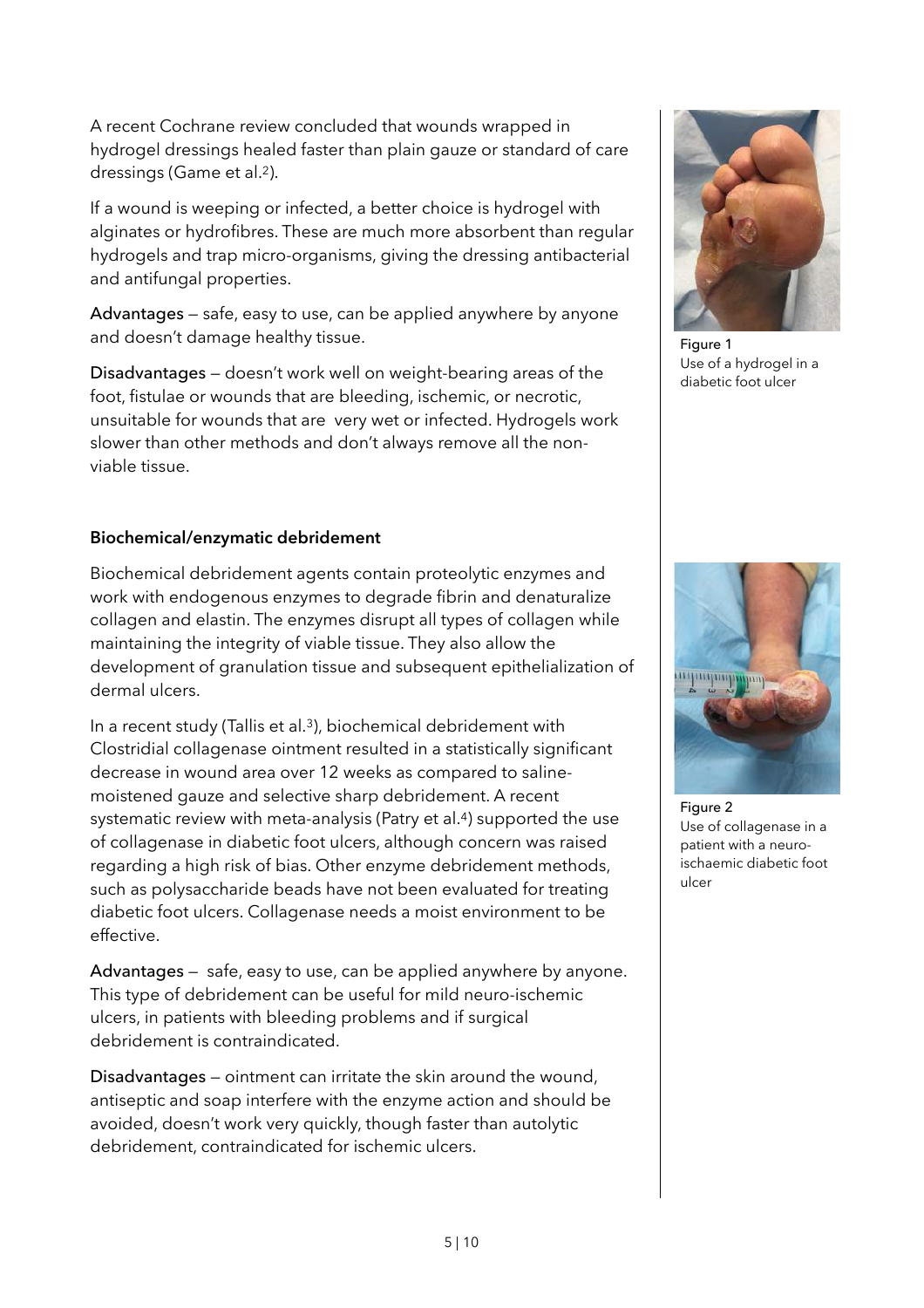

Figure 3 Use of maggot debridement therapy

# **Biological debridement (Larval Therapy)**

Larval therapy, also known as maggot debridement therapy (MDT), has been used to debride wounds for more than 400 years. Live maggots (Lucilia sericata) are set on the ulcer, either loose or inside a polyvinylalcohol net dressing (biobag) and facilitate healing through a kind of holistic wound bed preparation. New maggots must be introduced every 3-5 days, but usually only 2-3 applications are necessary.

While the maggots eat necrotic and non-viable tissue, they secrete an antibacterial compound that reduces the bio-burden as well as facilitating remodelling, reducing inflammation and increasing neoangiogenesis.

Larval therapy has been studied as a treatment for pressure ulcers and venous leg ulcers, but not much research has been done in the area of diabetic foot ulcers. Patients with critical limb ischemia (CLI) who were treated with maggots experience greater healing rates than those who received conventional treatment (Nishijima et al.5). Maggots are best suited for neuro-ischemic and ischemic diabetic ulcers, when sharp/surgical debridement is contraindicated or when other debridement methods (autolytic or biochemical) have failed. Biological debridement is adjuvant treatment option for CLI patients after revascularization.

Advantages — can be applied anywhere, reduces the bio burden and promotes wound healing faster than sharp/surgical debridement, treatment is finished in as little as 2-3 weeks.

Disadvantages — patients may resist having maggots on their body, sometimes maggots do their job too well and drown the wound in secretions, though usually just in the first 24-48 hours, patients must also remain immobile to avoid crushing the maggots, treatment can be costly and skill in application is needed, particularly if the free range method is used.



Figure 3 Application of osmotic debridement by honey in diabetic foot ulcers

### **Osmotic Debridement/Honey**

Honey, the oldest form of debridement, works by drawing fluid from surrounding healthy tissue to accelerate autolytic debridement. Preparations come in several forms: sheets, gels and pastes and some with alginate fibres. The honey reduces the wound pH (3-4.5), a byproduct of which is the releasing of hydrogen peroxide or methylglyoxal. This pH reduction creates an acidic environment hostile to bacteria and other pathogens. Some studies found that honey performed only as well as a placebo (Slavash et al.<sup>6</sup>).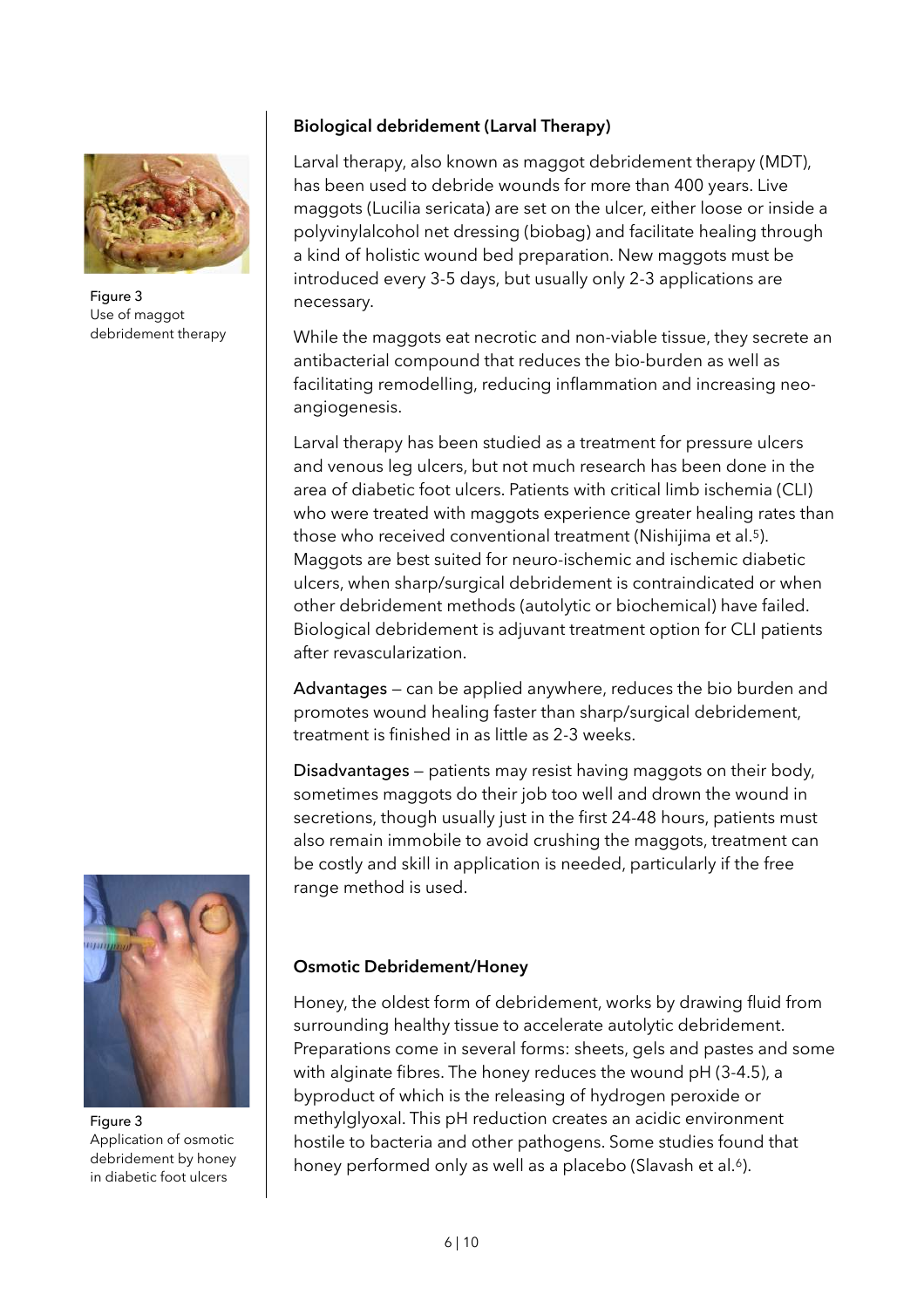Advantages — reduces bioburden, can be applied by anyone, anywhere.

Disadvantages — some studies found honey performed only as well as a placebo, over-treatment can result in over-drying a neuro-ischemic or ischemic ulcer, treatment can be costly because it requires many applications over several months.

# **Sharp/Surgical Debridement**

Sharp/surgical debridement is a fundamental part of standard diabetic foot ulcer management. There are two approaches: sharp debridement (fig. 4), which is done with scissors or a scalpel and without anaesthetic. and surgical debridement, which is done with local or general anaesthesia . In both cases, infected or dead tissue is cut back until healthy, bleeding edges are revealed. Practitioners can explore fistulas, open deep cavities and assess the true dimensions of major ulcers. Sharp/surgical debridement also allows tissue sampling and biospies for microbiology and histopathology. This is particularly important when managing chronic non-healing wounds.

Infection can spread alarmingly fast, result in extensive tissue loss and bone infections and even compartment syndrome. Radiological images can help identify gas in deep tissues as well as abscesses in necrotizing soft tissue infections. In these cases, practitioner must work together immediately with a multidisciplinary team as describe in the FOOT ATTACK models of care. Because of the urgent nature of the situation, surgical debridement is the only effective treatment. When ischemia is present, liaison with vascular surgeons is imperative. Proper wound drainage and tissue compression followed by rapid vascular intervention is essential to prevent the spread of sepsis.

Calluses or hyperkeratosis are often present at the edge of neuropathic diabetic foot ulcers and may apply undue pressure to the margins. Sharp debridement to remove this tissue facilitates the contraction of the surrounding skin and reduce the risk of infection.

Like all debridement options, sharp/surgical debridement is rarely a one-off solution. With each wound dressing change, newly sloughing or necrotic tissue needs to be cut away.

Advantages **—** extremely fast compared other methods, all non-viable tissue is removed, risk of infection is greatly reduced, impediments to new tissue growth removed, relatively cheap, can be carried out in poor and developing countries with minimal training.

Disadvantages **—** requires a skilled practitioner, patient needs to be in good vascular health, recommended only for advanced neuro-



Figure 4 Sharp debridement in a patient with diabetic foot ulcer and Charcot foot



Figure 5 Surgical debridement in diabetic foot ulcers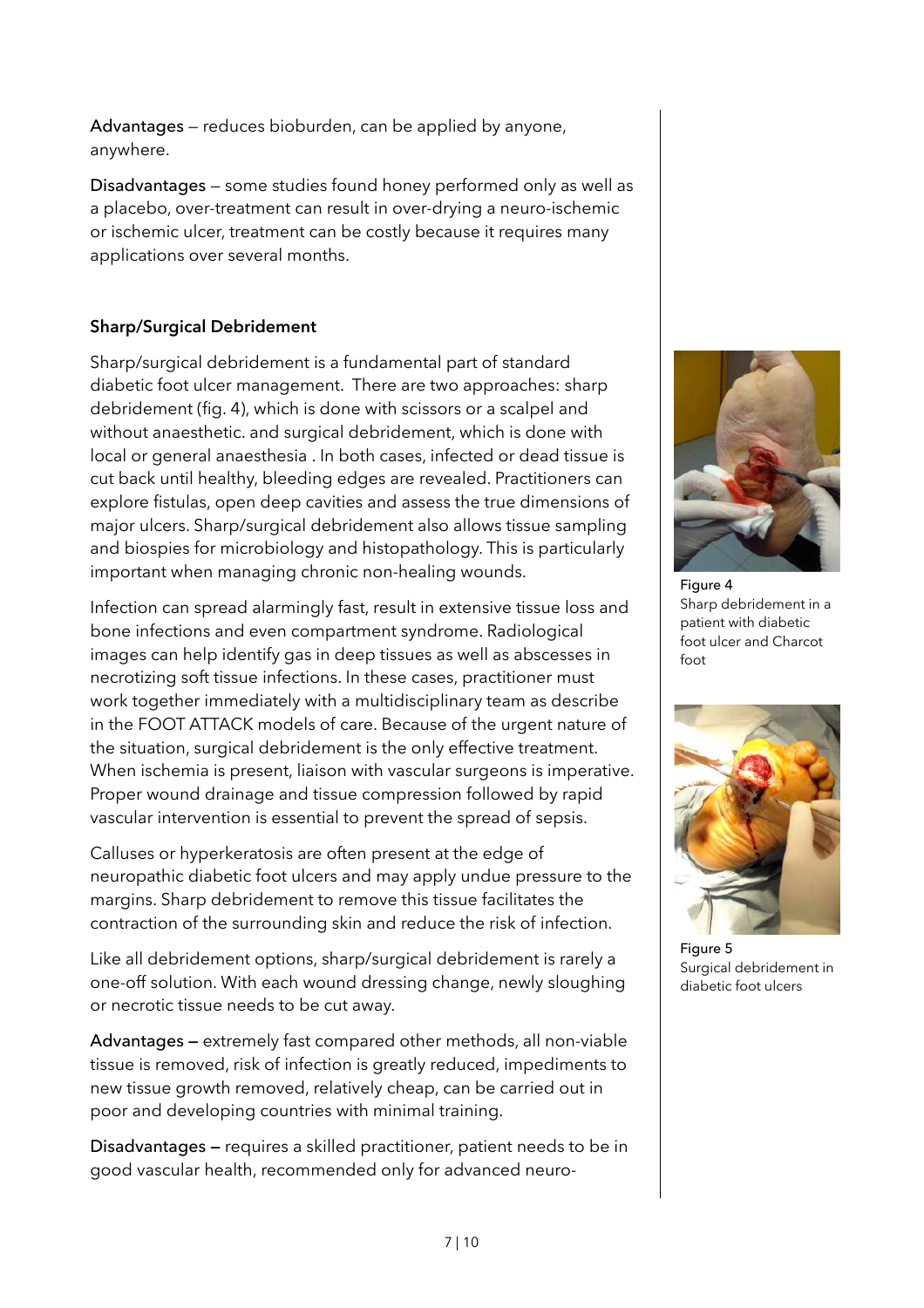ischemic ulcers, usually requires anaesthetic and other surgical tools, patients may not want to be cut or have co-morbidities that rule this method out.

# **Hydrosurgery**

Hydrosurgery is a mechanical method of debridement in which practitioners use a high-pressure sterile saline (0.9%) jet to remove necrotic tissue and debris. A vacuum is placed around the wound to removed pus, blood and other fluids and improve aspiration. The location, depth and size of the wound determines the water pressure needed and angle of application, both of which can be adjusted in real time via foot pedal.

Advantages — faster than sharp/surgical debridement and results in a more homogenous wound bed.

Disadvantages — expensive and requires specialist equipment, can cause bleeding and is uncomfortable for the patient.

# **Ultrasound-assisted Debridement**

Very similar to hydrosurgery except ultrasound assisted debridement uses a low-frequency ultrasound (25Khz and 35-40W/cm2) along with the water to disrupt the biofilm and remove dead tissue. The low frequency means tissue doesn't heat up during treatment, a significant cause of patient discomfort.

Cavitation, that is to say, the bubbles the ultrasound makes in the water, are able to penetrate deeply into all parts of the wound cavity, disrupting and washing out the biofilm. A randomized controlled trial published by Herberger et al 8 found that treatment with an ultrasound-assisted wound debridement (UAWD)7 tool healed as well as good as sharp/surgical debridement. (Figures 6a and 6b).

Advantages — effective, simple, relatively pain-free, can be done anywhere and is more tissue-selective than sharp/surgical debridement.

Disadvantages — specialist equipment required, some concerns about infection control due to vapour spray, though these have yet to be substantiated.



Figures 6a and 6b Neuroischemic diabetic foot ulcer after 6 weeks of Ultrasound-Assisted Wound Debridement therapy.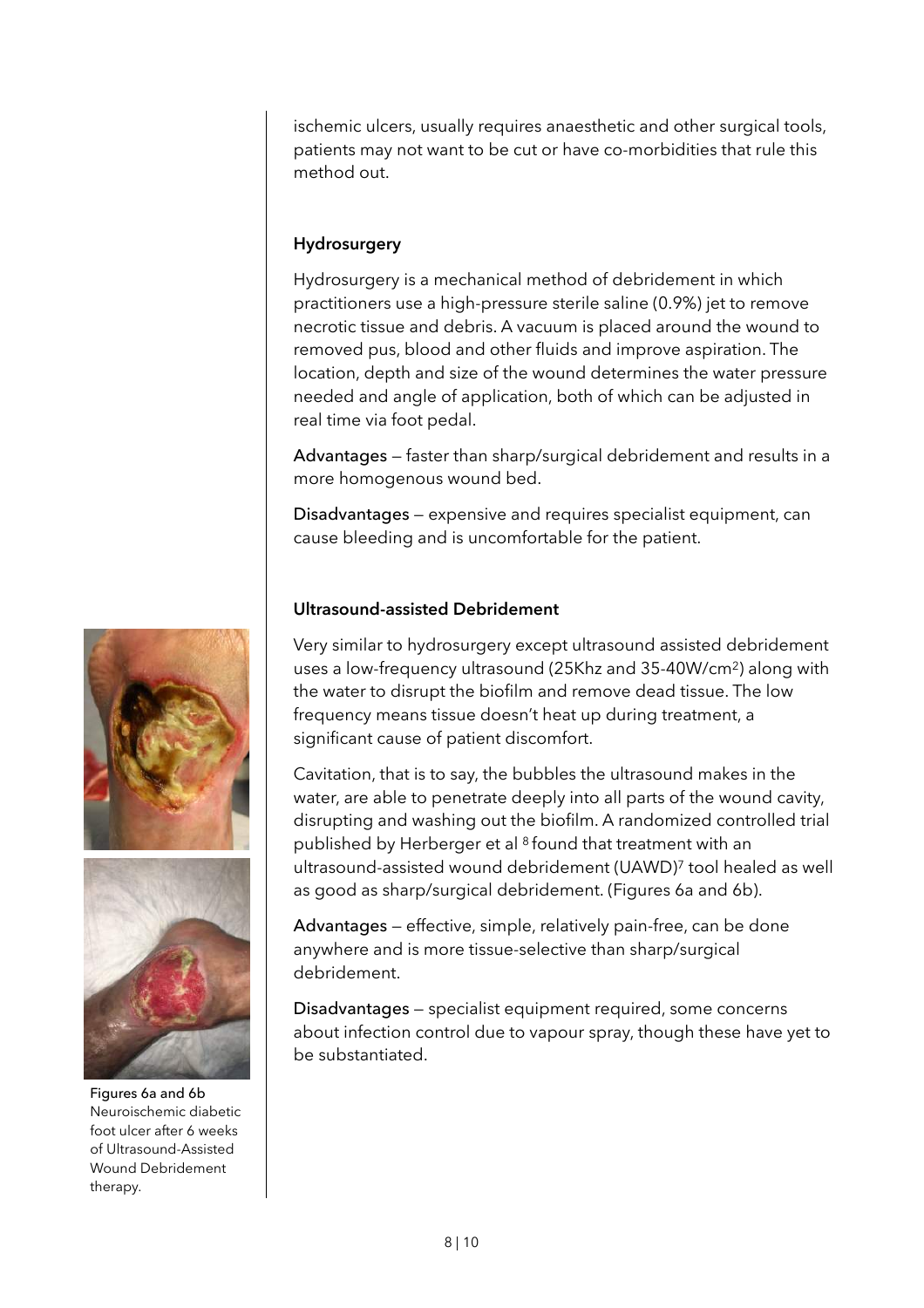# **Summary**

It is clear that debridement is an essential part of foot ulcer management. What's more complicated is the criteria for choosing one method of treatment over another. Most of the already published RCTs about debridement look at wound dressing products, so there is little material available for practitioners wanting to make an evidencebased decision. For some cases, time is the most important factor, for others, particularly those is low-to-middle income regions it may be equipment availability or available practitioner skill. Since even the most advanced clinic will encounter patients with different needs, adaptability is the main requirement for successful patient care.

#### **Table 3**

**Summary of recommendations for selecting a technique of debridement. For ischemic DFUs restoring vascular status by Vascular Surgeon's team is mandatory prior to debride the ulcer except in cases of infection threating the limb or the life of the patient.** 

**UAWD = Ultrasound Assisted Wound Debridement.**

|                                                                                                                                                                                                            | <b>First Recommendation</b> | <b>Alternatives</b>                                                          |
|------------------------------------------------------------------------------------------------------------------------------------------------------------------------------------------------------------|-----------------------------|------------------------------------------------------------------------------|
| Neuropathic Diabetic Foot Ulcer<br>with:<br>- Non-viable tissue<br>- Necrosis<br>- Abscess<br>- Necrotizing Soft Tissue<br>infections<br>- Soft tissue infections<br>- Bone infections (when is<br>needed) | Surgical                    | Hydrosurgery<br><b>UAWD</b><br>Hydrogels<br>Alginates<br>Hydrofyber<br>Honey |
| Neuroischemic Diabetic Foot<br>Ulcer with:<br>- Necrosis<br>- Abscess<br>- Necrotizing soft tissue<br>infections<br>- Soft tissue infections<br>- Bone infections (when<br>needed)                         | Surgical                    | <b>UAWD</b><br>Enzymatic<br>Larval Therapy<br>Honey                          |
| Calluses and hyperkeratosis in<br>the surrounding skin                                                                                                                                                     | Sharp debridement           | Off-loading for prevent<br>new formation of<br>callus                        |
| Slough tissue in neuroischemic<br><b>DFUs</b>                                                                                                                                                              | <b>UAWD</b>                 | Enzymatic<br>Larval                                                          |
| Neuroischemic DFUs beneath<br>risk areas to expose: joint<br>capsule, bone or tendon                                                                                                                       | <b>UAWD</b>                 | Larval                                                                       |
| Management of bacterial load                                                                                                                                                                               | UAWD                        | Larval<br>Honey                                                              |